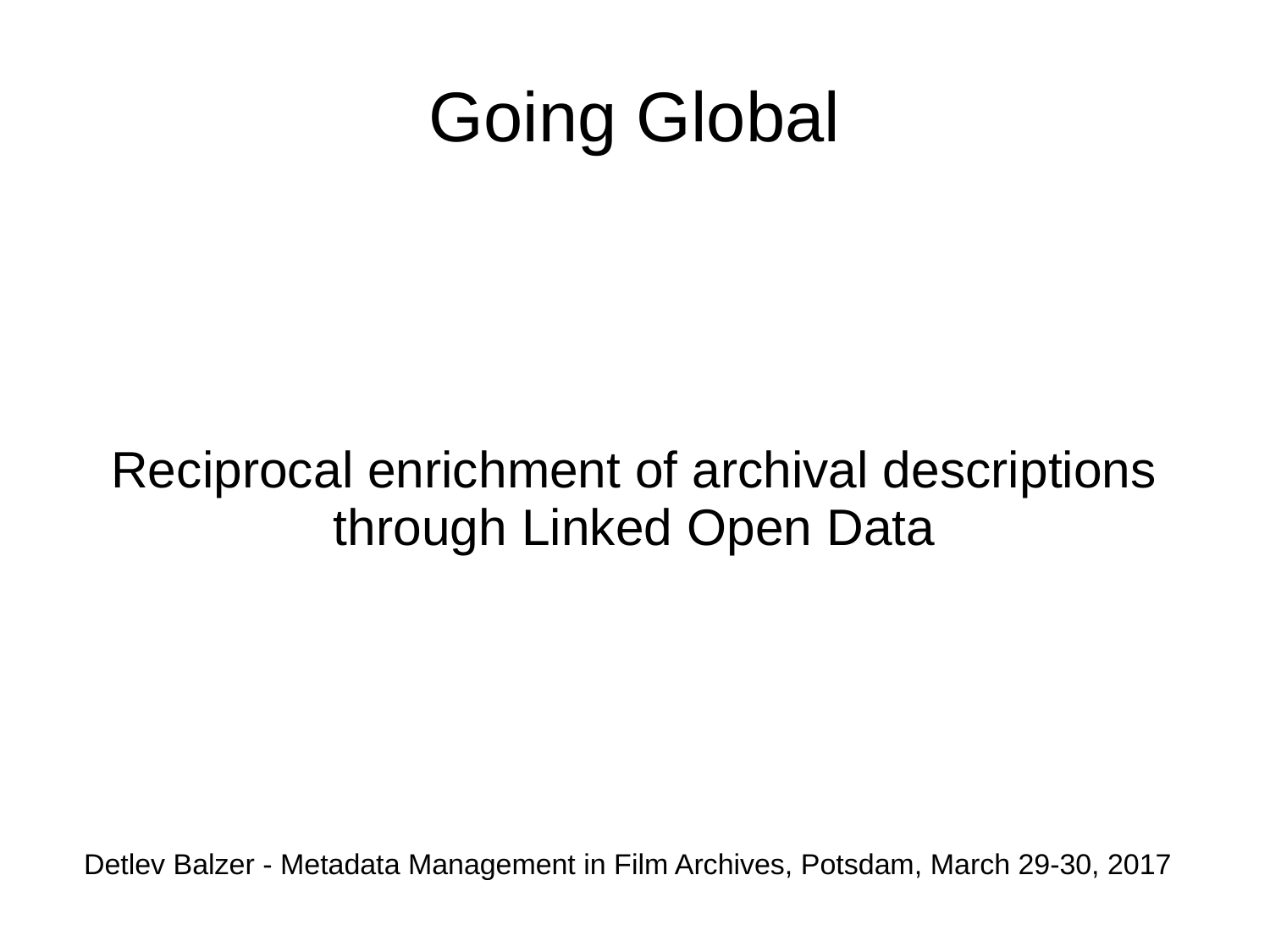#### EN 15907 has connectors

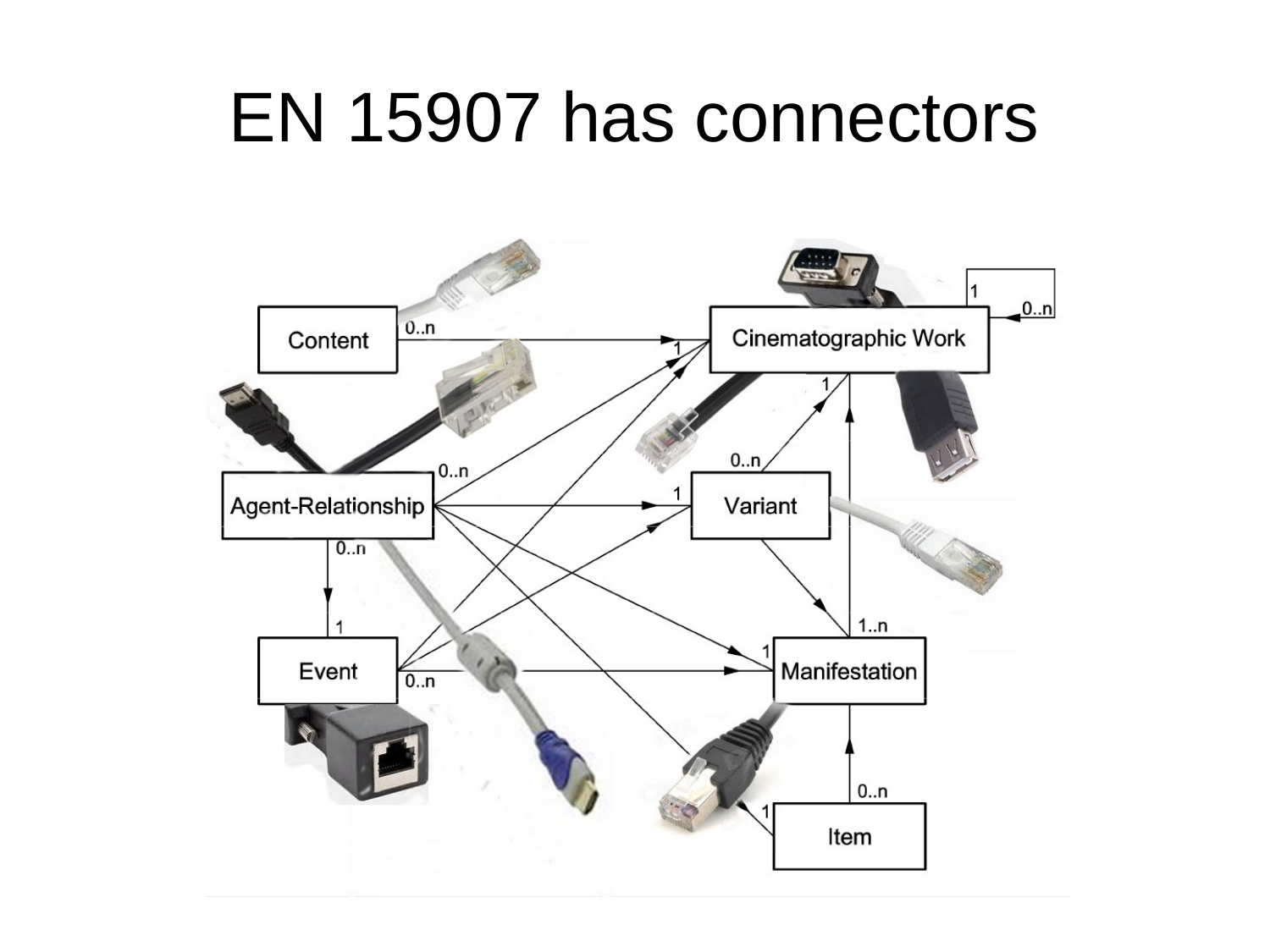# What we'd like to connect

- People (of course!)
- Corporations, institutions
- Events (festivals, premieres, etc.)
- Reviews, critiques
- Screenplays, literary works
- Posters, advertisements
- Filming locations
- Grants, budgets, revenues
- Museum items (props, costumes)
- Related film works
- Merchandise
- Viewing opportunities
- Musical works
- Drafts, design sketches
- Trailers
- Items shown (products, artworks, etc.)
- Production equipment used
- Artistic styles and genres
- Social events and phenomena
- Ficticious characters and places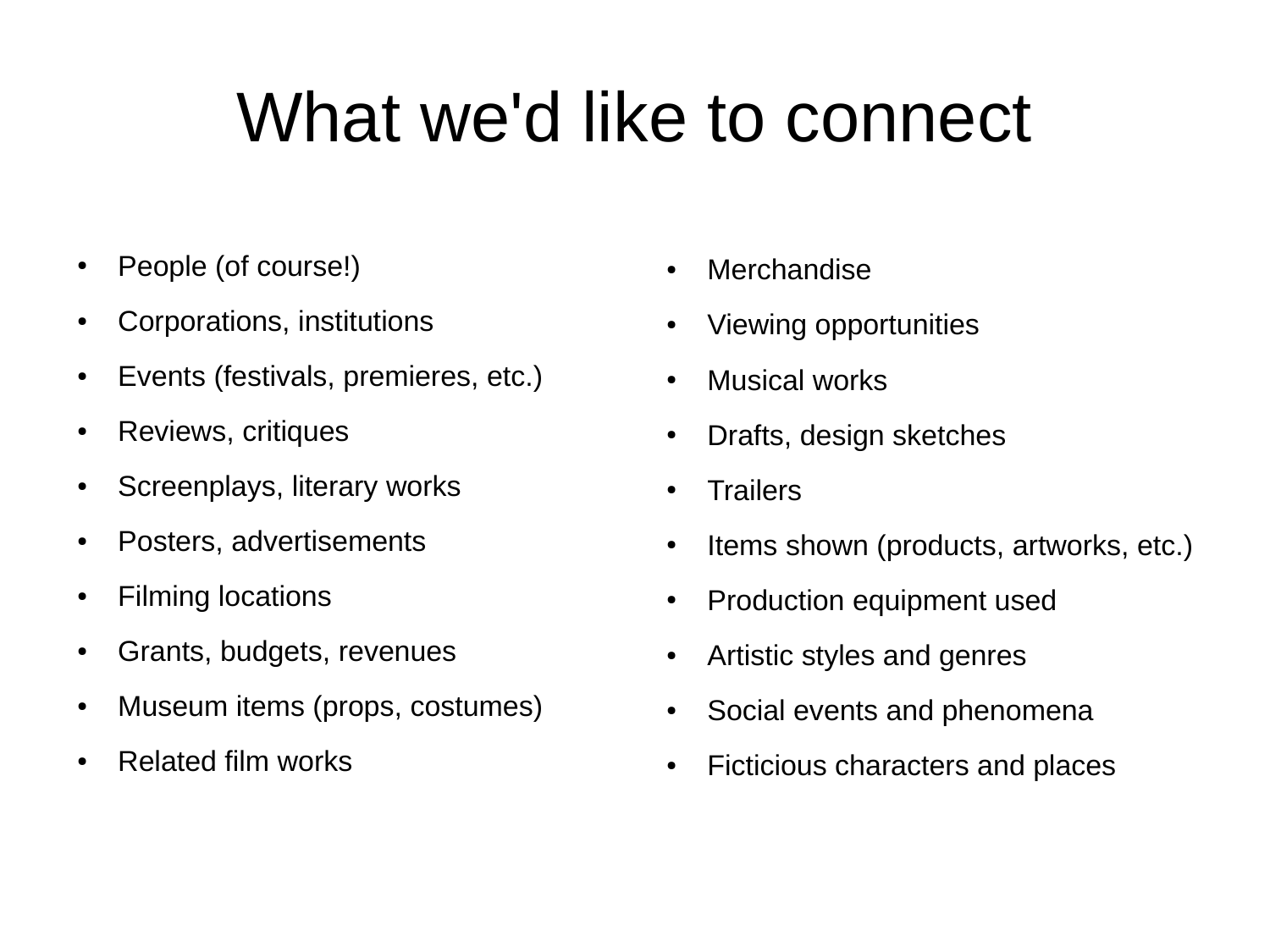# Expressing a connection target

- Literal directed by: Federico Fellini
- Database key directed by: P09383
- Universal Resource Identifier directed by: http://viaf.org/viaf/76315386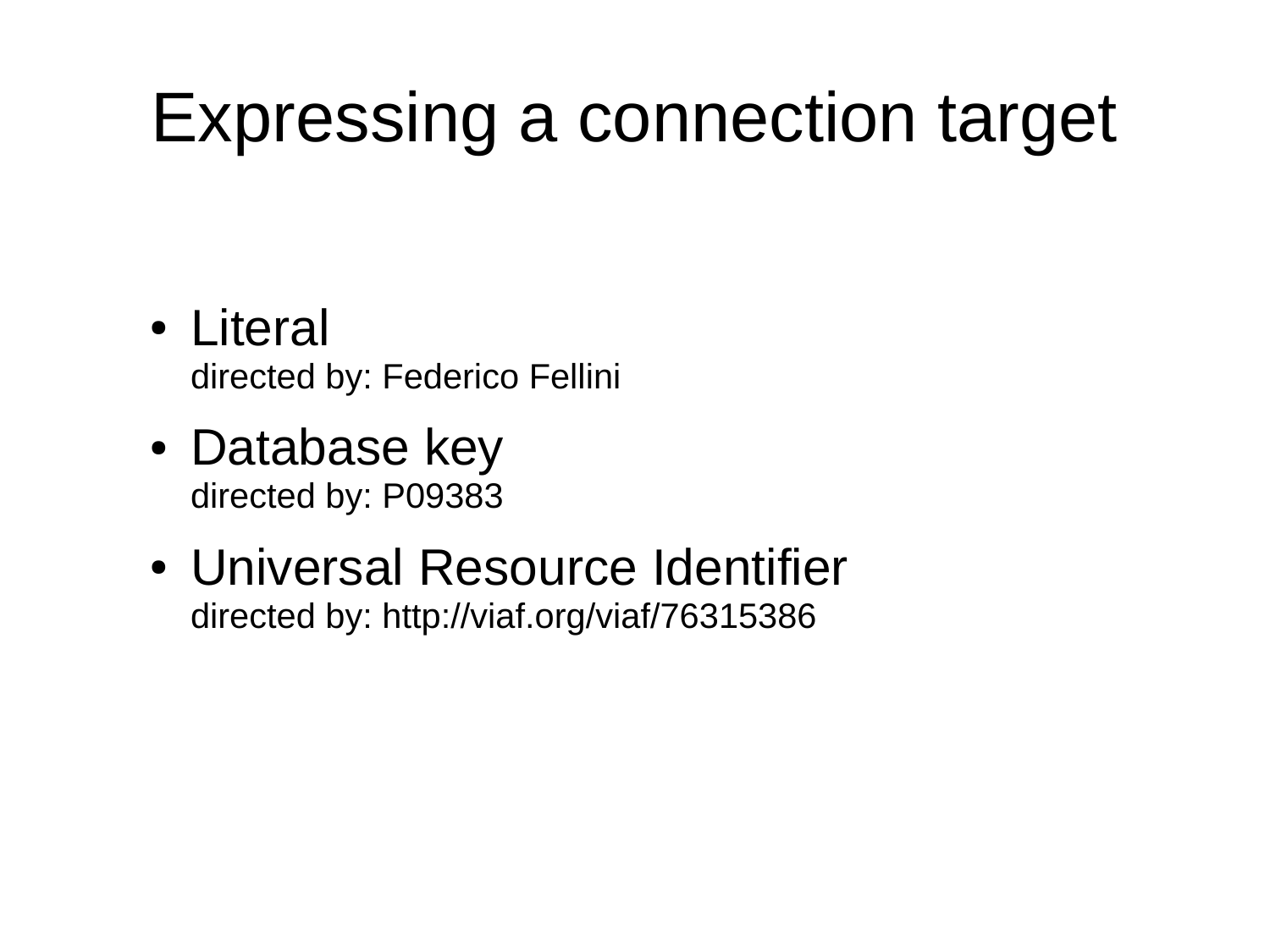# Chaining connections

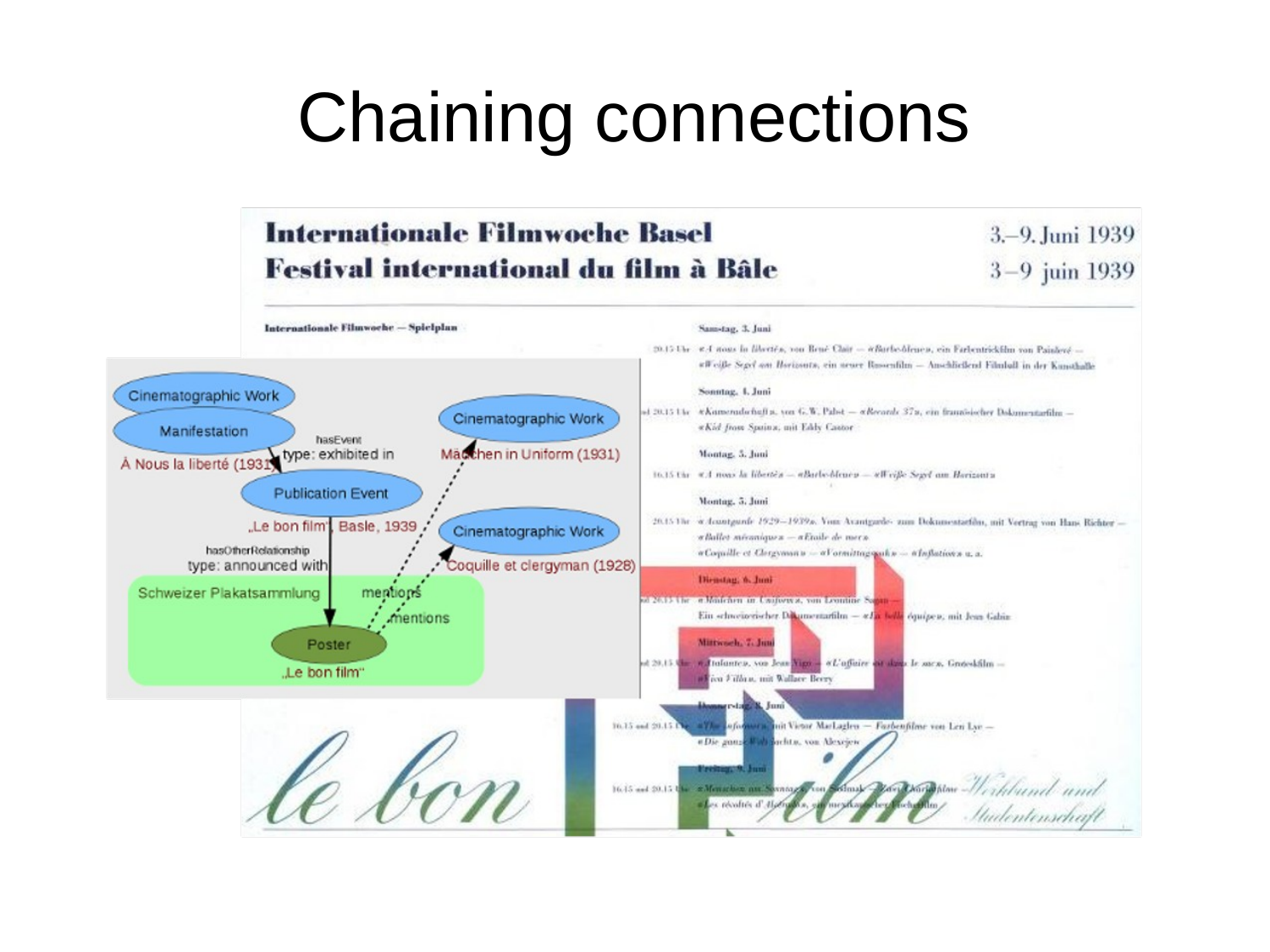# Doing it in XML

```
<PublicationEvent>
    <PublicationType>Festival screening</PublicationType>
    <PublicationDate>1939-06-03</PublicationDate>
    <Region><RegionCode scheme="IS0 3166-2">CH</RegionCode></Region>
    <Location>Basel</Location>
    <EventName>Internationale Filmwoche Basel</EventName>
    <Has0therRelationship>
        <RelationshipType>Advertised by</RelationshipType>
        <Target>
            <Identifier scheme="URI">http://permalink.snl.ch/bib/chccsa000018624</Identifier>
        </Target>
    </HasOtherRelationship>
</PublicationEvent>
```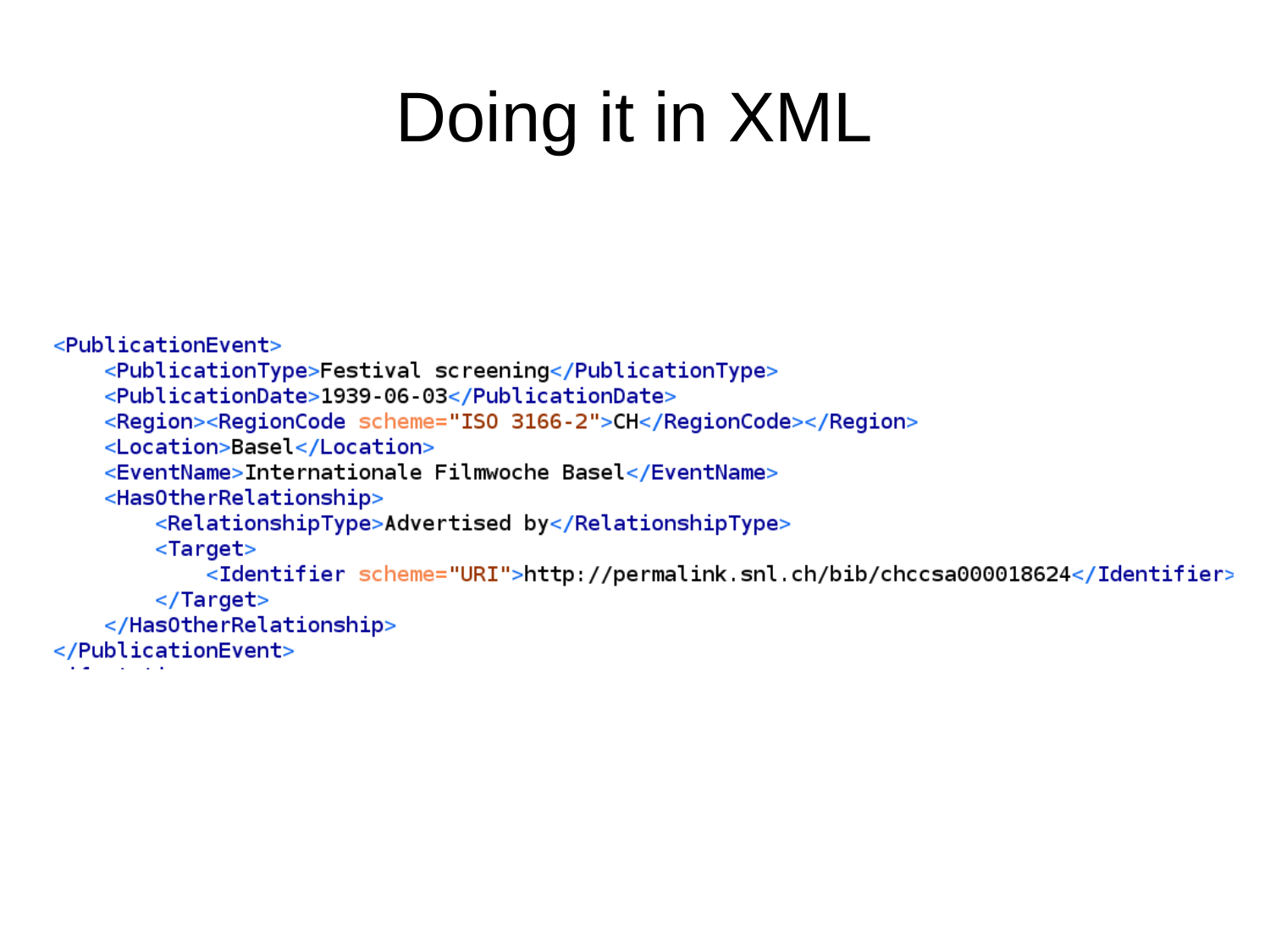# ... or in link-friendly RDF

@prefix schema: <http://schema.org/>. @prefix wd: <https://www.wikidata.org/entity/>. @prefix wdt: <http://www.wikidata.org/prop/direct/>.

· [ ] a schema: Publication Event ; schema:additionalType wd:Q220505; # film festival schema:location wd:Q78; # Basel, Switzerland schema:startDate "1939-06-03"^^xsd:date; schema:name "Internationale Filmwoche Basel"@de; schema: name "Festival international du film à Bâle"@fr; # "stated in", barring a more specific property such as "advertised in" wdt:P248 <http://permalink.snl.ch/bib/chccsa000018624>  $\blacksquare$ 

where in this case nothing is defined by ourselves. We only add a date and some text.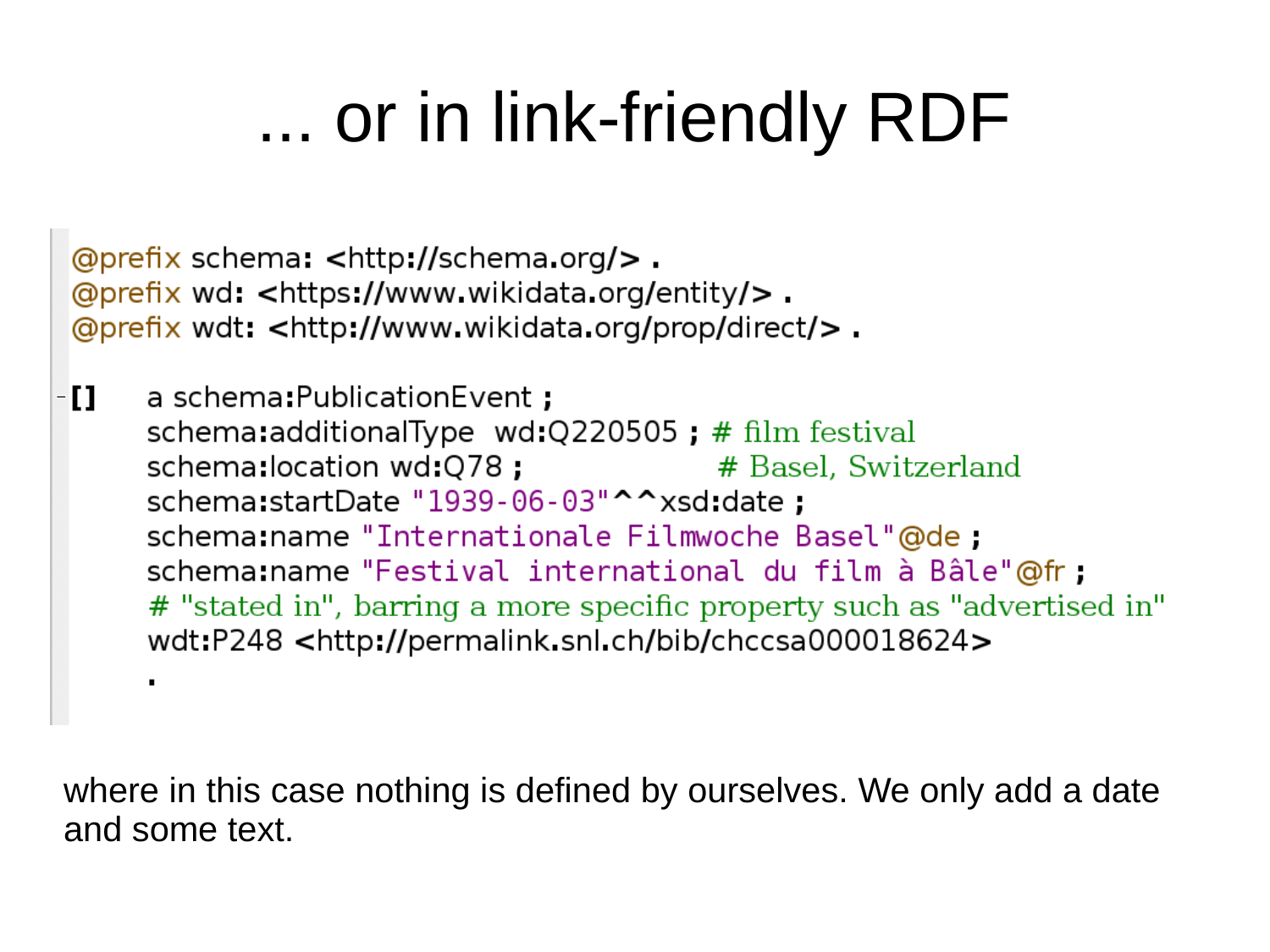#### Let others co-operate

```
1 SELECT ?fpid ?title WHERE
2 \mid \{3
     ?s wdt:P2639 ?fpid ; # has Filmportal.de ID
         wdt:P31 wd:Q11424; # and is instance of film
\overline{4}5
         rdfs:label ?title.
6
     FILTER(LANG(?title)="pl")
7
  \mathcal{F}8
```
0006d063c8e84a51b9d1c3b362da963c **Żegnaj Chips** 0051f47c65fe4e61a89c6d9973772e5c **Niebezpieczne światło księżyca** 0088a02e17d8441194c02dce20ee37f1 **Korsarz** 00bb19f7f03d4a83b632d4d94c07ac26 **Miasto zaginionych dzieci** 00c123743f79439da128d298a0432437 **Kopernik** 00e3912f94fb4046a26e98b2f3933420 **Widzę, widzę** (... **1026 in total.**)

Filmportal.de has only a few hundred film works with Polish titles on file. How can we retrieve more than one thousand?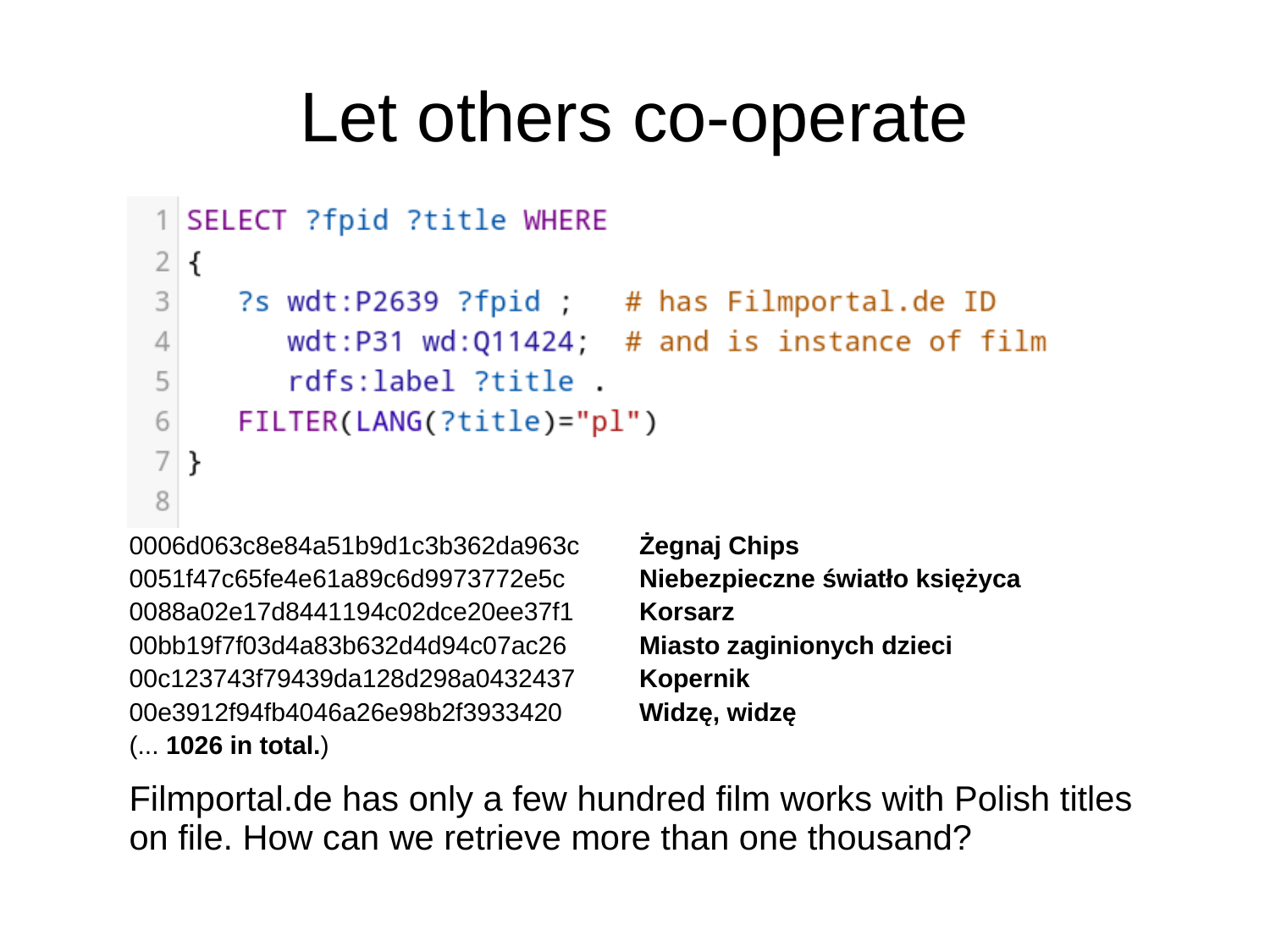#### ... and co-operate yourself

Deutsches Filminstitut (DIF): Zentrale Filmografie

| 5637A117F16E48CC89FB559714DC9477 [165814] GND:141500018 |                                                                |
|---------------------------------------------------------|----------------------------------------------------------------|
|                                                         | Bearbeiten Ansichten: EAC-XML<br>filmportal<br><b>DNB-JSON</b> |
| Jonas Frykberg                                          |                                                                |
| Jonas                                                   | Frykberg                                                       |
| Sten Jonas                                              | Frykberg                                                       |
| männlich                                                |                                                                |
| 10.03.1961 in Göteborg, Schweden                        |                                                                |
| Drehbuch (2009)                                         | Datensatz aus der GND                                          |
| Millenium Trilogie<br>Millenium Trilogie                | Aus: DNB Gemeinsame Normdatei (GND); ID: 141500018             |
| DIF-ZF Rev                                              | Vorzugsname: Jonas   Frykberg                                  |
|                                                         | Weitere Namen: Sten Jonas   Frykberg                           |
|                                                         | Geschlecht: male                                               |
|                                                         | Geboren: 1961-03-10 in Göteborg                                |
|                                                         | Berufe: Drehbuchautor                                          |
|                                                         | Biografisches: Drehbuchautor                                   |
|                                                         | Andere Quellen: VIAF: 168891558                                |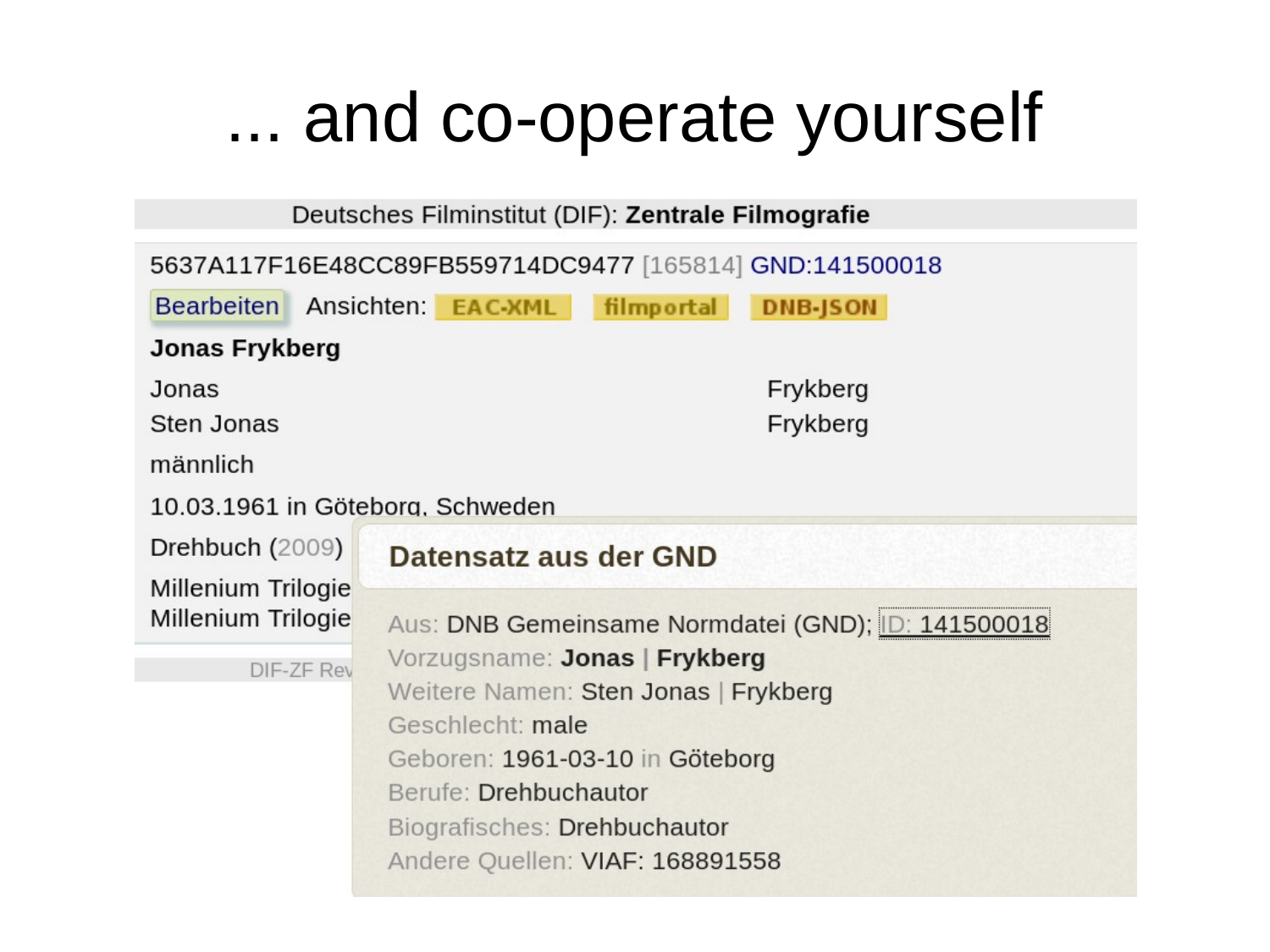#### ... for others to re-use





National Library of Spain

BNE-XX4967430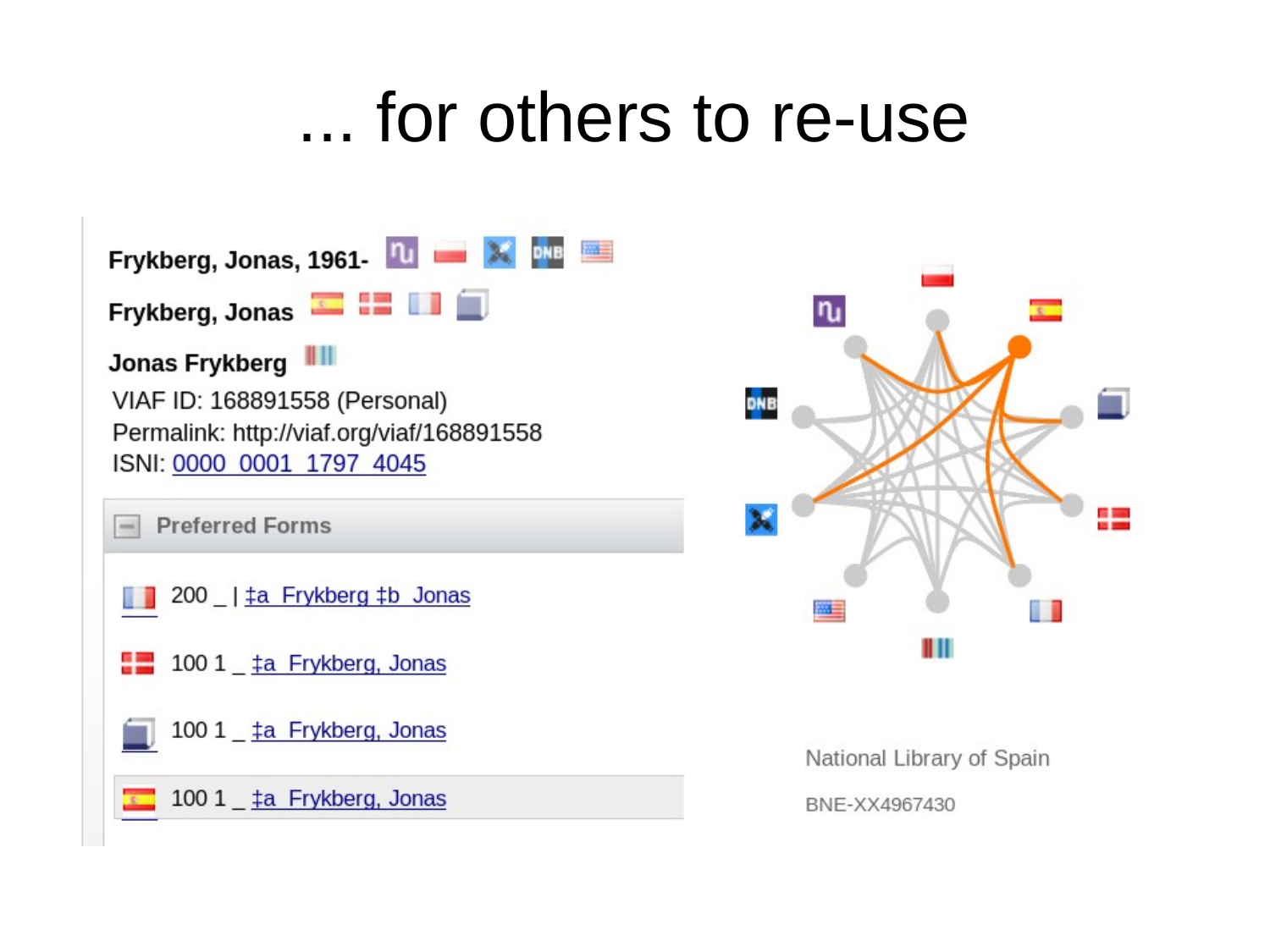# Some linkable resources

• Film work IDs via wikidata:

IMDb (146833), Kinopoisk.ru (123928), OFDb (84312), ElFilm ArabMDb (82530), ČSFD (77818), AlloCiné (31650), PORT.hu (31558), FilmAffinity.es (26748), Swedish FDb (23835), ELONET.fi (22307) filmportal.de (19155), Danish NF (15544), cine.gr (15358), LdIF (14134), Allcinema.jp (12850), ...

- Film manifestations and/or items Referencable through large digital libraries such as Archive.org, Europeana, DDB, among others. If held in libraries, then also through worldcat.org or national library resources such as data.bnf.fr.
- Non-film resources and vocabularies Worldcat.org, Europeana, DDB, individual libraries, museums, and archive portals with LOD services. Metadataregistry.org, bartoc.org, lov.okfn.org, viaf.org, BnF Rameau, GND, LCSH, vocab.getty.edu, ...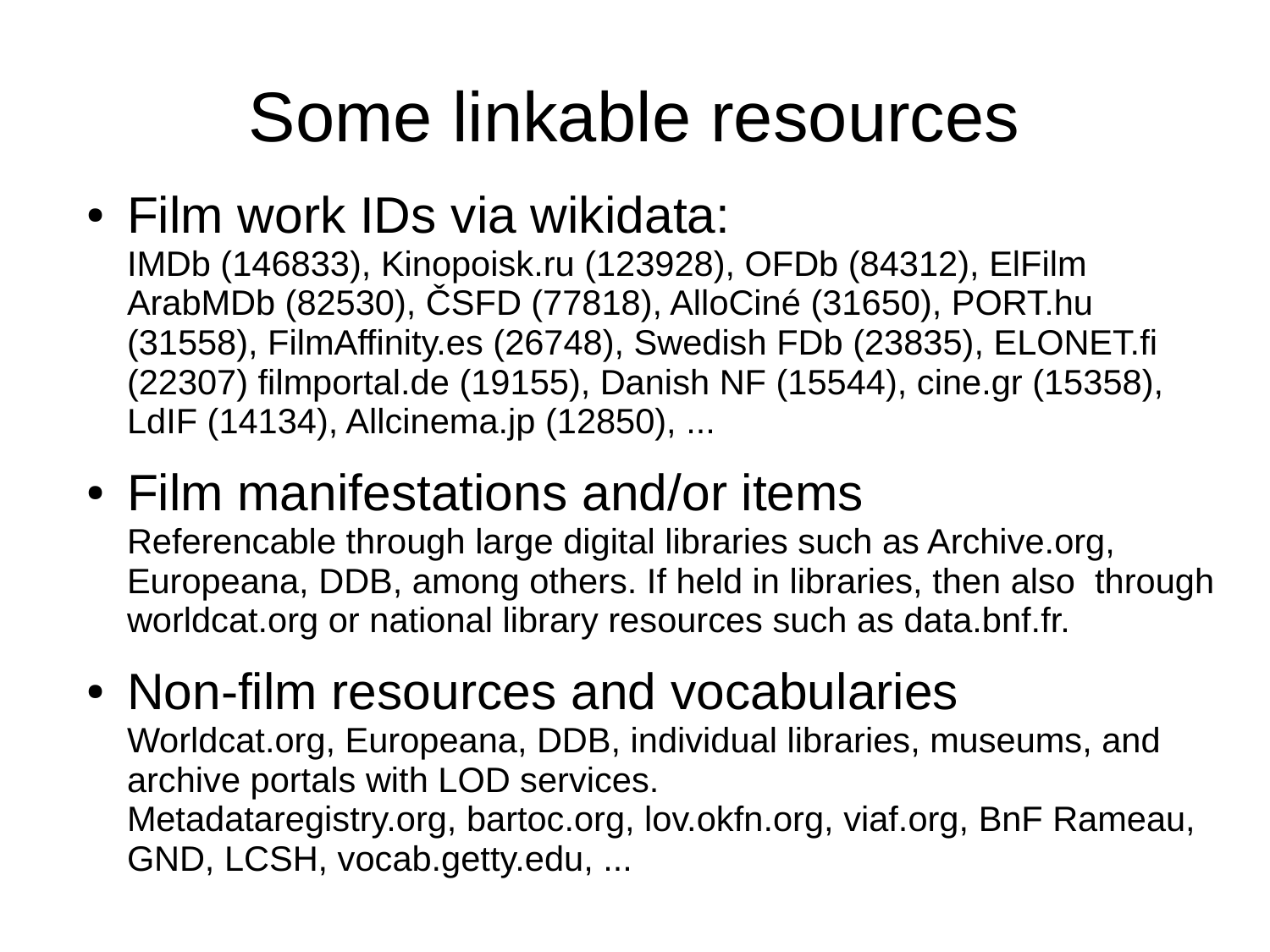# LOD recipes

- <http://linkeddatabook.com/book> A must-read and solid reference.
- <http://www.w3c.it/talks/2015/lodjch/> tl;dr? Here's a ten-minute introduction.
- <http://lodlam.net/> The community site; archivists welcome.
- <https://www.w3.org/TR/ldp-primer/> The mechanics of LOD, from the W3C.